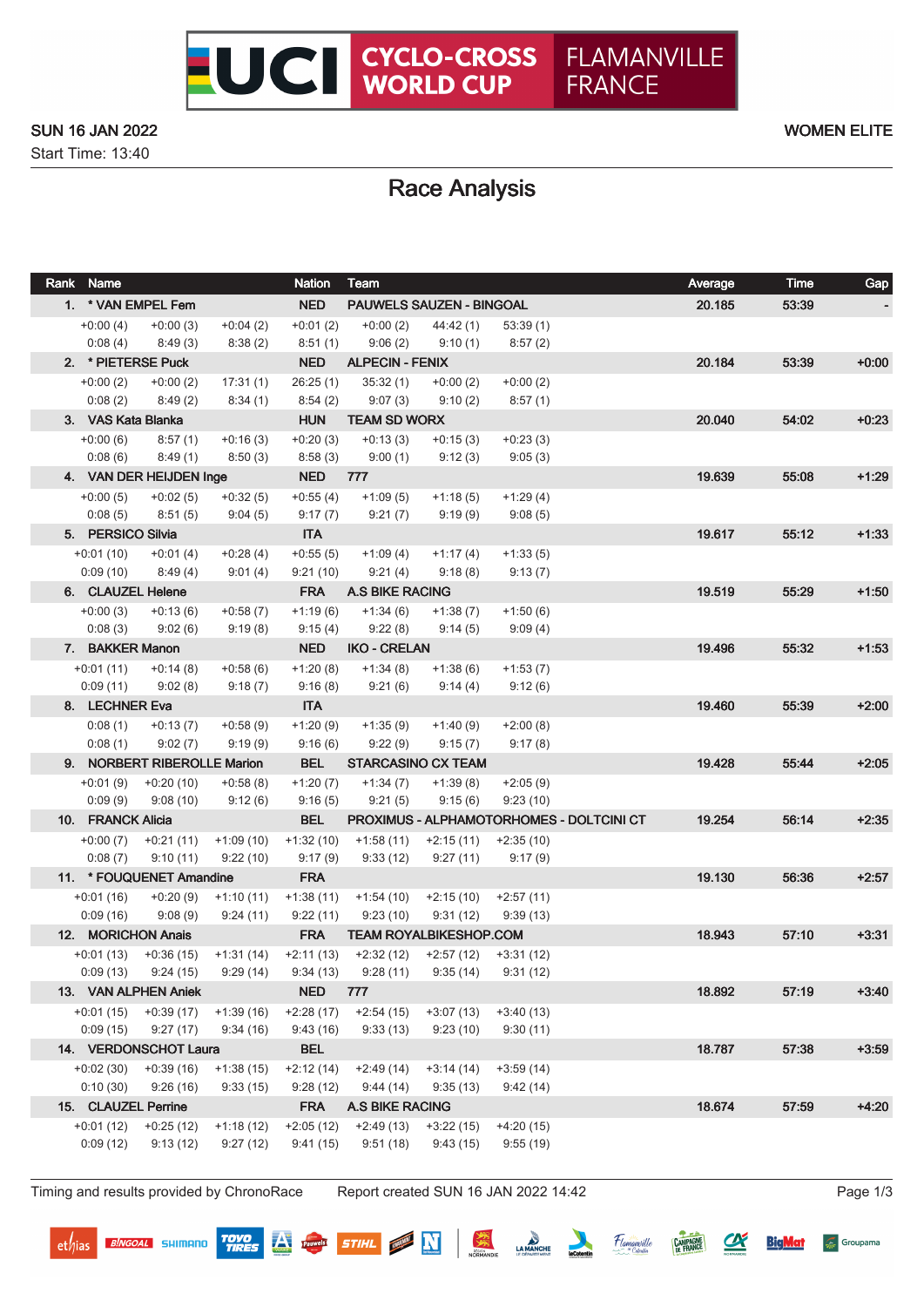Start Time: 13:40

# Race Analysis

| Rank Name           |                                              |                         | <b>Nation</b>           | Team                                            |                                    |                        |                                          | Average | <b>Time</b> | Gap     |
|---------------------|----------------------------------------------|-------------------------|-------------------------|-------------------------------------------------|------------------------------------|------------------------|------------------------------------------|---------|-------------|---------|
|                     | 16. GONZALEZ BLANCO Lucia                    |                         | <b>ESP</b>              |                                                 | <b>NESTA - MMR CX TEAM</b>         |                        |                                          | 18.572  | 58:18       | $+4:39$ |
|                     | $+0.01(8)$ $+0.36(14)$ $+1.31(13)$           |                         | $+2:22(15)$             |                                                 | $+3:05(17)$ $+3:45(16)$            | $+4:39(16)$            |                                          |         |             |         |
| 0:09(8)             | 9:24(14)                                     | 9:29(13)                | 9:45(17)                | 9:50(17)                                        | 9:50(17)                           | 9:51(18)               |                                          |         |             |         |
| 17. VAN LOY Ellen   |                                              |                         | <b>BEL</b>              |                                                 |                                    |                        |                                          | 18.540  | 58:24       | $+4.45$ |
|                     | $+0.01(22)$ $+0.42(19)$ $+1.43(18)$          |                         | +2:27 (16)              | $+3:05(16)$                                     | $+3:45(17)$                        | $+4:45(17)$            |                                          |         |             |         |
| 0:09(22)            | 9:30(19)                                     | 9:35(17)                | 9:38(14)                | 9:45(15)                                        | 9:50 (19)                          | 9:57(21)               |                                          |         |             |         |
|                     | 18. * ZEMANOVA Kristyna                      |                         | <b>CZE</b>              |                                                 |                                    |                        |                                          | 18.475  | 58:37       | $+4:58$ |
|                     | $+0.01(17)$ $+0.35(13)$ $+1.39(17)$          |                         | $+2:32(18)$             | $+3:16(18)$                                     | $+3:56(18)$                        | $+4:58(18)$            |                                          |         |             |         |
|                     | $0:09(17)$ $9:23(13)$                        | 9:38 (19)               | 9:47(18)                | 9:51 (19)                                       | 9:50 (18)                          | 9:59(24)               |                                          |         |             |         |
|                     | 19. VERHOEVEN Suzanne                        |                         | <b>BEL</b>              |                                                 |                                    |                        |                                          | 18.409  | 58:49       | $+5:10$ |
|                     | $+0:01(14)$ $+0:50(20)$                      | $+1:56(20)$             | $+2:55(19)$             | $+3:34(19)$                                     | +4:18 (19)                         | $+5:10(19)$            |                                          |         |             |         |
| 0:09(14)            | 9:38(20)                                     | 9:40(20)                | 9:53(20)                | 9:46 (16)                                       | 9:54 (20)                          | 9:49(16)               |                                          |         |             |         |
| 20. TRUYEN Marthe   |                                              |                         | <b>BEL</b>              | <b>IKO - CRELAN</b>                             |                                    |                        |                                          | 18.303  | 59:10       | $+5:31$ |
|                     | $+0.01(18)$ $+0.41(18)$                      | $+1:44(19)$             | $+2:55(20)$             |                                                 | $+3:43(20)$ $+4:37(20)$            | $+5:31(20)$            |                                          |         |             |         |
|                     | $0:09(18)$ $9:29(18)$<br>21. ROGNANT Viviane | 9:37(18)                | 10:05(23)<br><b>FRA</b> | 9:55(20)<br><b>OCF TEAM CROSS</b>               | 10:04 (22)                         | 9:51(17)               |                                          | 18.289  | 59:13       | $+5.34$ |
|                     |                                              |                         |                         |                                                 |                                    |                        |                                          |         |             |         |
| 0:11(36)            | $+0.03(36)$ $+0.58(25)$<br>9:44 (25)         | $+2:09(22)$<br>9:45(21) | $+3:10(22)$<br>9:55(21) | +4:08 (21)<br>10:05 (22)                        | +4:46 (21)<br>9:48 (16)            | +5:34 (21)<br>9:45(15) |                                          |         |             |         |
| 22. MCGILL Sidney   |                                              |                         | <b>CAN</b>              |                                                 |                                    |                        |                                          | 18.155  | 59.39       | $+6:00$ |
| $+0:01(25)$         | $+0.56(23)$                                  | $+2:09(21)$             | $+3:09(21)$             | $+4:08(22)$                                     | $+4:55(22)$                        | $+6:00(22)$            |                                          |         |             |         |
| 0:09(25)            | 9:44(23)                                     | 9:47(22)                | 9:54(21)                | 10:06 (23)                                      | 9:57(21)                           | 10:02 (25)             |                                          |         |             |         |
|                     | 23. NUNO PALACIO Aida                        |                         | <b>ESP</b>              |                                                 |                                    |                        |                                          | 18.013  | 1:00:07     | $+6:28$ |
|                     | $+0:01(23)$ $+1:10(30)$                      | $+2:27(25)$             | $+3:24(24)$             | +4:15 (23)                                      | +5:13 (23)                         | $+6:28(23)$            |                                          |         |             |         |
| 0:09(23)            | 9:58(31)                                     | 9:51(24)                | 9:51(19)                | 9:58 (21)                                       | 10:08 (25)                         | 10:12 (27)             |                                          |         |             |         |
| 24. * BRAMATI Lucia |                                              |                         | <b>ITA</b>              |                                                 |                                    |                        |                                          | 17.942  | 1:00:21     | $+6.42$ |
|                     | $+0.01(19)$ $+0.50(21)$                      | $+2:17(24)$             | $+3:33(25)$             | +4:37 (25)                                      | +5:42 (25)                         | +6:42 (24)             |                                          |         |             |         |
| 0:09(19)            | 9:38(21)                                     | 10:01 (26)              | 10:10 (27)              | 10:11 (25)                                      | 10:15 (28)                         | 9:57(22)               |                                          |         |             |         |
| 25. * ONESTI Olivia |                                              |                         | <b>FRA</b>              |                                                 | <b>STARCASINO CX TEAM</b>          |                        |                                          | 17.869  | 1:00:36     | $+6:57$ |
| +0:01 (20)          | $+0:54(22)$                                  | $+2:09(23)$             | $+3:24(23)$             | +4:36 (24)                                      | +5:41 (24)                         | $+6:57(25)$            |                                          |         |             |         |
| 0:09(20)            | 9:42(22)                                     | 9:49(23)                | 10:09(24)               | 10:19 (30)                                      | 10:15 (29)                         | 10:13 (28)             |                                          |         |             |         |
|                     | 26. * VIDON Amandine                         |                         | <b>FRA</b>              |                                                 |                                    |                        |                                          | 17.831  | 1.00.44     | $+7:05$ |
| $+0:01(24)$         | $+0:56(24)$                                  | $+2:34(27)$             | $+3:57(28)$             | $+5:09(28)$                                     | $+6:05(28)$                        | $+7:05(26)$            |                                          |         |             |         |
| 0:09(24)            | 9:44(24)                                     | 10:12 (30)              | 10:17(29)               | 10:19(27)                                       | 10:06 (23)                         | 9:57(20)               |                                          |         |             |         |
|                     | 27. * BROUWERS Julie                         |                         | <b>BEL</b>              |                                                 |                                    |                        |                                          | 17.815  | 1:00:47     | $+7:08$ |
|                     | $+0.02(30)$ $+1.07(28)$                      | +2:41 (30)              |                         | $+3:57(27)$ $+4:59(27)$ $+6:02(27)$ $+7:08(27)$ |                                    |                        |                                          |         |             |         |
| 0:10(30)            | 9:54(28)                                     | 10:08 (29)              | 10:10 (25)              |                                                 | 10:09 (24)  10:13 (26)  10:03 (26) |                        |                                          |         |             |         |
| 28. SELS Loes       |                                              |                         | <b>BEL</b>              |                                                 |                                    |                        | PROXIMUS - ALPHAMOTORHOMES - DOLTCINI CT | 17.777  | 1:00:55     | $+7:16$ |
| $+0:02(27)$         | $+1:04(27)$                                  | $+2:37(28)$             | $+3:53(26)$             | $+4:59(26)$                                     | $+5:56(26)$                        | $+7:16(28)$            |                                          |         |             |         |
| 0:10(27)            | 9:51(27)                                     | 10:07(28)               | 10:10 (26)              | 10:13(26)                                       | 10:07(24)                          | 10:17 (29)             |                                          |         |             |         |
|                     | 29. * KURNICKA Tereza                        |                         | <b>SVK</b>              |                                                 |                                    |                        |                                          | 17.682  | 1.01.14     | $+7:35$ |
| $+0.02(28)$         | $+1:04(26)$                                  | $+2:45(31)$             | $+4:11(31)$             | $+5:24(31)$                                     | $+6:34(31)$                        | $+7:35(29)$            |                                          |         |             |         |
| 0:10(28)            | 9:51(26)                                     | 10:15(32)               | 10:20(30)               | 10:20(29)                                       | 10:20(30)                          | 9:58(23)               |                                          |         |             |         |
| 30. PORHEL Laura    |                                              |                         | <b>FRA</b>              |                                                 | <b>TEAM FIMA - CYRPEO ALIAN</b>    |                        |                                          | 17.654  | 1:01:20     | $+7:41$ |
| $+0.02(33)$         | $+1:11(31)$                                  | $+2:40(29)$             | $+3:57(30)$             | $+5:13(30)$                                     | $+6:17(29)$                        | $+7:41(30)$            |                                          |         |             |         |
| 0:10(33)            | 9:58(30)                                     | 10:03(27)               | 10:11(28)               | 10:23(31)                                       | 10:14(27)                          | 10:21 (30)             |                                          |         |             |         |

Timing and results provided by ChronoRace Report created SUN 16 JAN 2022 14:42 Page 2/3

**BINGOAL** SHIMANO

**TOYO**<br>TIRES

Pauwels

深

STIHL **N** 

LA MANCHE

Hamanville

 $\alpha$ 

**BigMat** 

**CAMPAGNE** 

Groupama